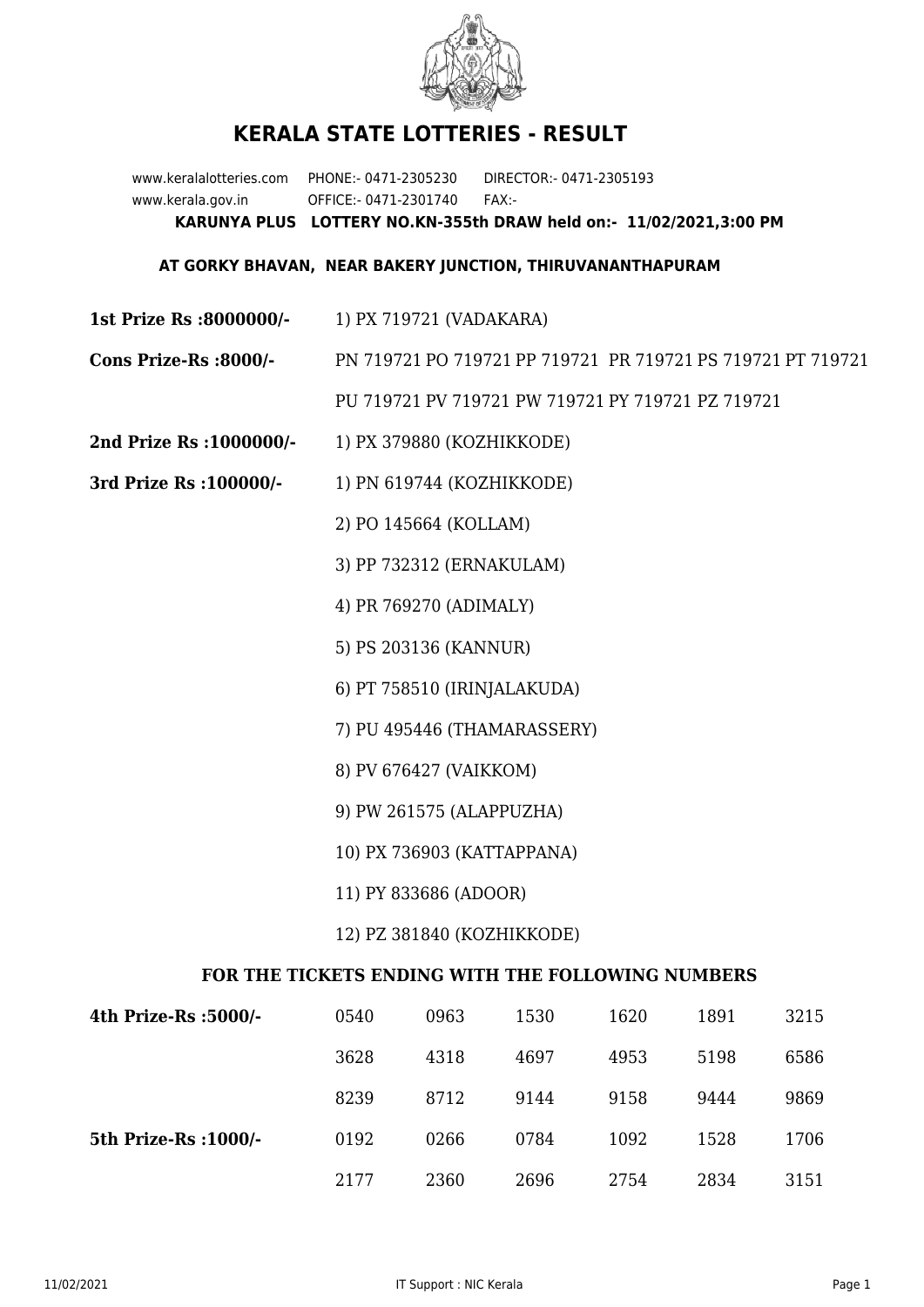|                      | 3507 | 3679 | 4015 | 4395 | 4527 | 4686 |
|----------------------|------|------|------|------|------|------|
|                      | 4744 | 5502 | 5615 | 5995 | 6049 | 6403 |
|                      | 7806 | 8009 | 8071 | 9105 | 9155 | 9601 |
|                      | 9627 | 9771 |      |      |      |      |
| 6th Prize-Rs :500/-  | 0072 | 0235 | 0395 | 0476 | 0520 | 0618 |
|                      | 0641 | 1006 | 1063 | 1275 | 1537 | 1584 |
|                      | 1800 | 1813 | 1883 | 2174 | 2244 | 2361 |
|                      | 2467 | 2795 | 2836 | 2995 | 3023 | 3075 |
|                      | 3149 | 3246 | 3518 | 3673 | 3927 | 3933 |
|                      | 3972 | 4169 | 4180 | 4456 | 4562 | 4789 |
|                      | 4792 | 5040 | 5056 | 5116 | 5264 | 5534 |
|                      | 5598 | 5776 | 5821 | 5862 | 5905 | 5997 |
|                      | 6175 | 6338 | 6344 | 6522 | 6761 | 6938 |
|                      | 7248 | 7307 | 7315 | 7478 | 7554 | 7692 |
|                      | 7731 | 7838 | 7854 | 7866 | 8074 | 8175 |
|                      | 8379 | 8450 | 8603 | 8653 | 8677 | 8681 |
|                      | 8962 | 9070 | 9170 | 9238 |      |      |
| 7th Prize-Rs : 100/- | 0051 | 0121 | 0165 | 0206 | 0228 | 0241 |
|                      | 0267 | 0314 | 0393 | 0424 | 0498 | 0521 |
|                      | 0523 | 0645 | 0727 | 0817 | 1113 | 1219 |
|                      | 1263 | 1473 | 1484 | 1516 | 1546 | 1630 |
|                      | 1832 | 1966 | 1984 | 2227 | 2265 | 2374 |
|                      | 2577 | 2591 | 2802 | 2961 | 2997 | 3077 |
|                      | 3172 | 3251 | 3283 | 3335 | 3525 | 3577 |
|                      | 3599 | 3635 | 3759 | 3800 | 3813 | 3820 |
|                      | 3844 | 3908 | 4067 | 4191 | 4202 | 4203 |
|                      | 4220 | 4252 | 4352 | 4434 | 4492 | 4519 |
|                      | 4578 | 4881 | 4906 | 5045 | 5101 | 5163 |
|                      | 5166 | 5173 | 5205 | 5259 | 5272 | 5415 |